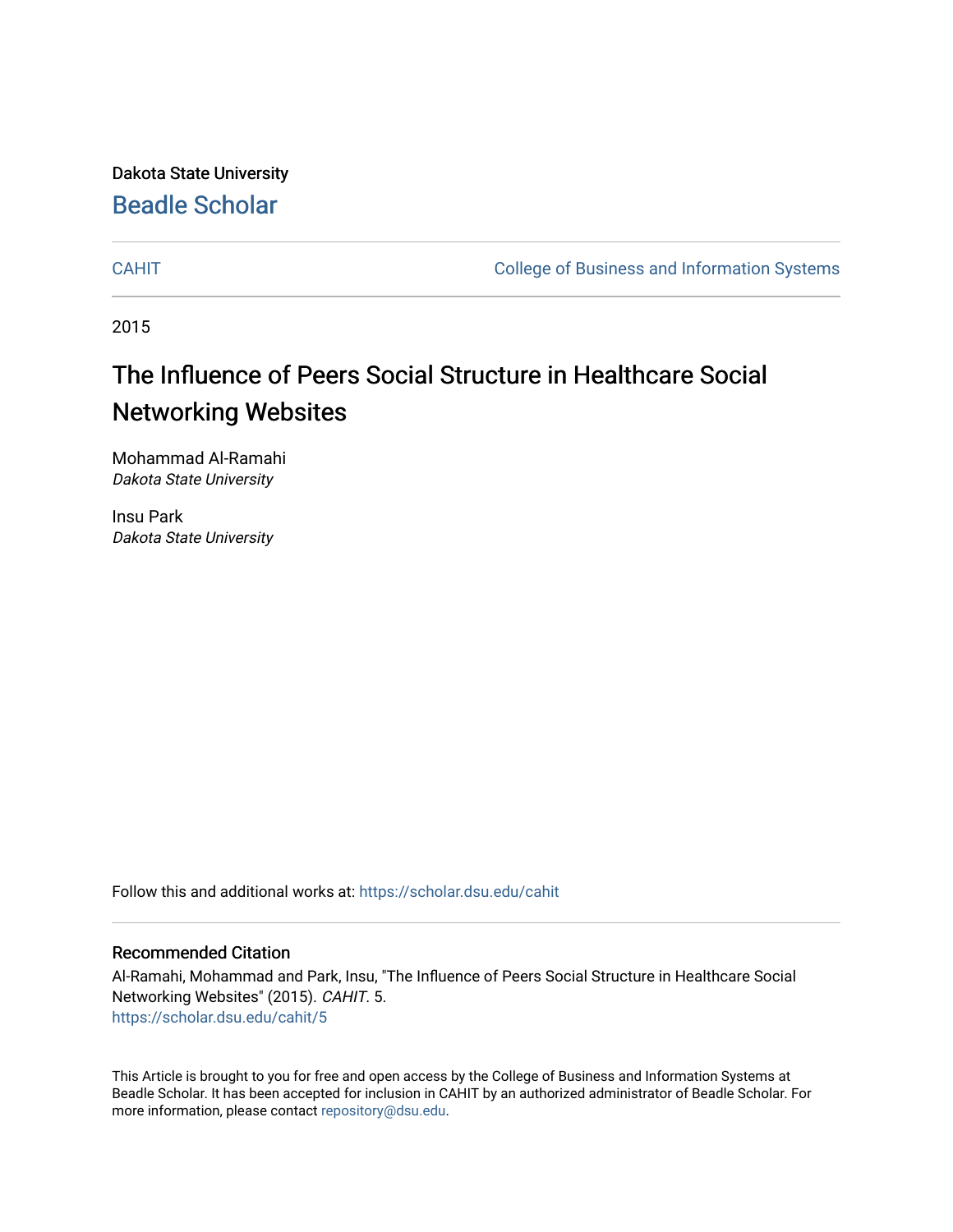### Dakota State University [Beadle Scholar](https://scholar.dsu.edu/)

[Faculty Research & Publications](https://scholar.dsu.edu/bispapers) **College of Business and Information Systems** 

2015

## The Influence of Peers Social Structure in Healthcare Social Networking Websites

Mohammad Al-Ramahi Dakota State University

Insu Park Dakota State University

Follow this and additional works at: [https://scholar.dsu.edu/bispapers](https://scholar.dsu.edu/bispapers?utm_source=scholar.dsu.edu%2Fbispapers%2F86&utm_medium=PDF&utm_campaign=PDFCoverPages)

Part of the [Health Communication Commons](http://network.bepress.com/hgg/discipline/330?utm_source=scholar.dsu.edu%2Fbispapers%2F86&utm_medium=PDF&utm_campaign=PDFCoverPages), and the [Social Media Commons](http://network.bepress.com/hgg/discipline/1249?utm_source=scholar.dsu.edu%2Fbispapers%2F86&utm_medium=PDF&utm_campaign=PDFCoverPages) 

#### Recommended Citation

Al-Ramahi, Mohammad and Park, Insu, "The Influence of Peers Social Structure in Healthcare Social Networking Websites" (2015). Faculty Research & Publications. 86. [https://scholar.dsu.edu/bispapers/86](https://scholar.dsu.edu/bispapers/86?utm_source=scholar.dsu.edu%2Fbispapers%2F86&utm_medium=PDF&utm_campaign=PDFCoverPages) 

This Conference Proceeding is brought to you for free and open access by the College of Business and Information Systems at Beadle Scholar. It has been accepted for inclusion in Faculty Research & Publications by an authorized administrator of Beadle Scholar. For more information, please contact [repository@dsu.edu.](mailto:repository@dsu.edu)